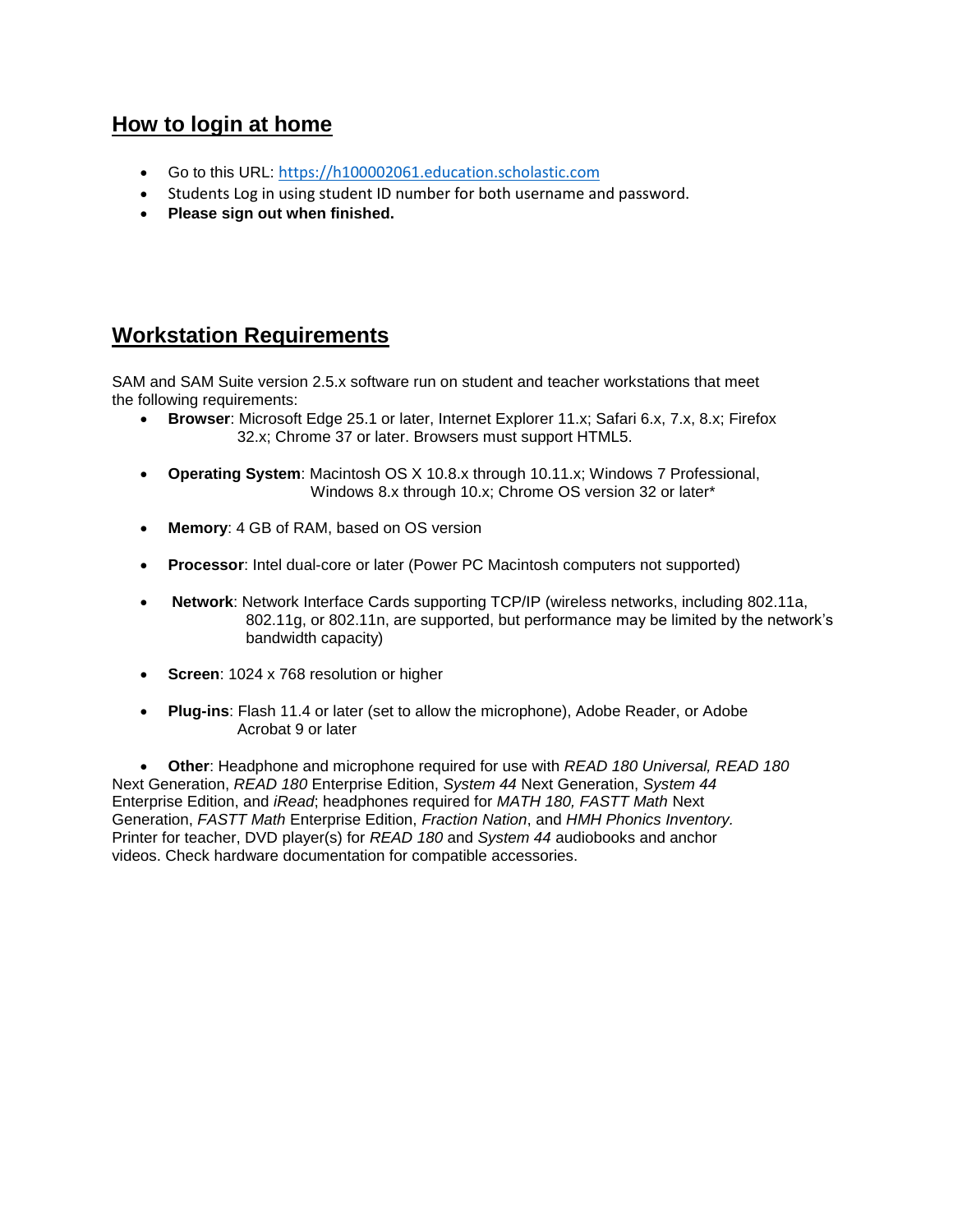## **Chromebooks & Google Tablets**

Chromebooks and Google Tablets are devices manufactured under license from Google that use Google's own operating system, Chrome OS, and the Chrome browser. Beginning with version 2.3, SAM and SAM Suite software is compatible with Chrome OS under the following technical guidelines:

- Chrome OS version 32 or later
- Intel processor
- 10 inch or larger screen (no smaller devices or mobile phones)
- Headphone and microphone
- Browser and Flash settings to match workstation requirements (*page 4*). Some changes to
- browser or system settings (i.e., browser full-screen, hiding toolbar, etc.) may be required.

Some browser-based programs may not be fully compatible with touch screens and virtual keyboards; an external keyboard or pointer may be required with some Chromebook models. (Thus, a separate mouse and keyboard may be required.)

**Recommended**: Setting Chrome OS to the **Stable** channel in the Chromebook settings. On the Stable channel, Google will push out an update to Chrome OS approximately every six weeks. These updates may result in performance changes to the software; in such cases HMH will identify the root cause and resolve the issue, which may include settings changes, Chrome OSupdates, or software updates.

### **Browser Settings**

All workstation browsers must have the following settings selected:

- **Flash**: Should be version 11.4 plug-in (default setting) and must not be disabled
- **JavaScript**: Must be enabled
- **Pop-Up Blockers**: Must be disabled, or Student and Educator Access pages excepted
- **Security Level Settings**: Default settings supported; IE Maximum Security levels not
- Supported
- **Images**: Default settings are supported; Image Display must not be turned off
- **Privacy Settings**: Default settings supported; Maximum Privacy Setting (disabling cookies)
- not supported
- **Mixed Content**: Browsers should allow mixed content (e.g., http:// and https://)
- **Character Set**: It is expected that Unicode UTF-8 is set as the default character set.
- **Internet Explorer Compatibility Mode**: Unless otherwise advised by Technical Support, this should not be used for websites associated with SAM and SAM Suite software.